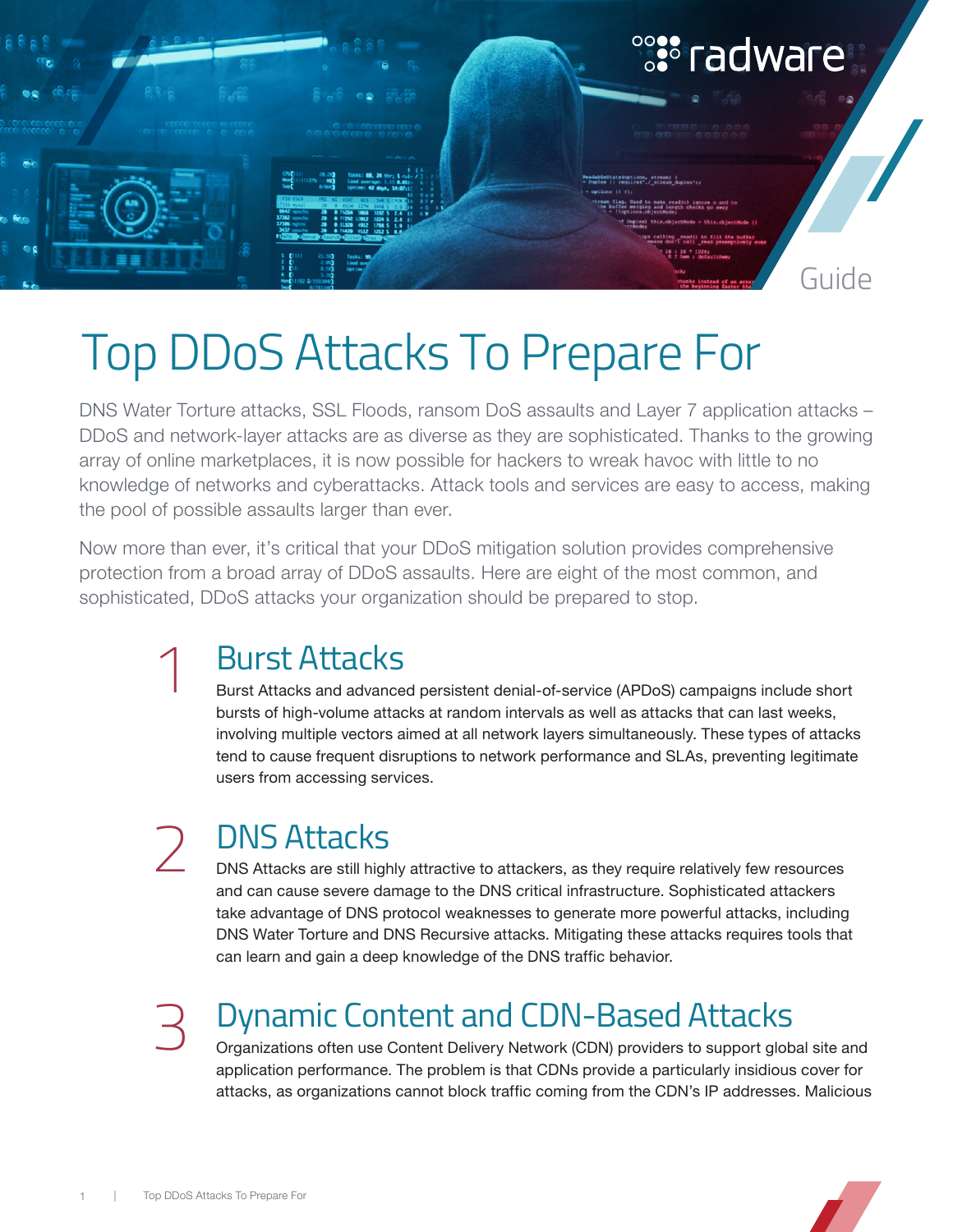actors have made an art form out of spoofing IP addresses to not only obfuscate their identity but also masquerade as seemingly legitimate users based on geolocation or positive reputational information about the IP addresses they are able to compromise. Dynamic content attacks further exploit CDN-based protection by overloading origin servers with requests for noncached content that the CDN nodes simply pass along.

### IoT Botnets 4

While robotic process automation and other good bots help accelerate productivity and business processes, such as data collection and decision-making, malicious bots can create a large-scale DDoS attack on your network and services. Organizations continue to rely on conventional security solutions to assess bot traffic. Today's sophisticated bad bots can mimic human behavior and bypass CAPTCHAs and other older technologies and heuristics.

#### Layer 7 (L7) Application Attacks 5

Application DoS attacks target resource exhaustion by using the well-known Hypertext Transfer Protocol (HTTP) as well as HTTPS, SMTP, FTP, VOIP and other application protocols that possess exploitable weaknesses, allowing for DoS attacks. Much like attacks targeting network resources, attacks targeting application resources come in a variety of flavors, including floods and "low and slow" attacks.

Download *Layer 7 DDoS Attacks to Prepare for & Mitigation Capabilities* to Learn More



#### Ransom DDoS Attacks (RDoS) 6

Ransom DDoS Attacks are where perpetrators send an email threatening to attack an organization – rendering its business, operations or capability unavailable – unless a ransom is paid by the deadline. These attacks are growing annually and typically take the form of a volumetric DDoS attack. RDoS attacks are particularly insidious because they do not require the attacker to hack into the target's network or applications.

7

## Reflection/Amplification Attacks

Reflection/Amplification Attacks take advantage of a disparity of request and response ratios in certain technical protocols. The attackers send packets to the reflector servers with a source IP address spoofed to their victim's IP, therefore indirectly overwhelming the victim with the response packets. At high rates, these responses have generated some of the largest volumetric DDoS attacks to date. A common example is a reflective DNS response attack.

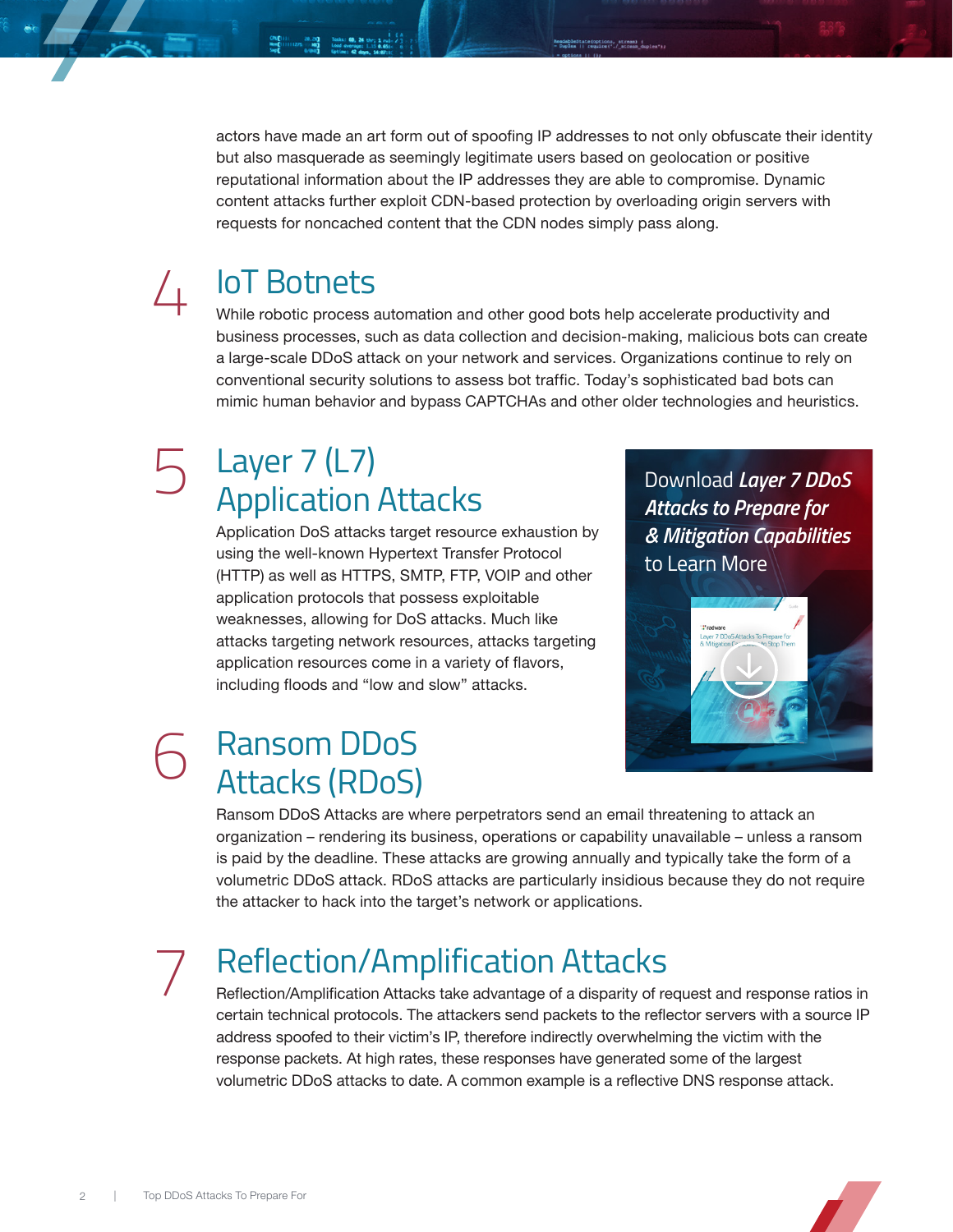

# SSL/TLS And Encrypted Attacks

Attackers use SSL protocols to mask and further complicate attack traffic in both networkand application-level threats. Many security solutions use a passive engine for SSL attack

protection, meaning they cannot effectively differentiate encrypted attack traffic from encrypted legitimate traffic while only limiting the rate of request.

Download the *SSL/TLS Cyberattacks eBook* to Learn More



Stopping assaults like these

requires DDoS mitigation that combines automated, machine-learning based detection and mitigation capabilities with comprehensive protection for any infrastructure: on premise, private cloud and public cloud.

[Stopping assaults like these requires DDoS mitigation](https://www.radware.com/solutions/data-center-protection/)  that combines automated, machine-learning based detection and mitigation capabilities with comprehensive protection for any infrastructure **Learn More**